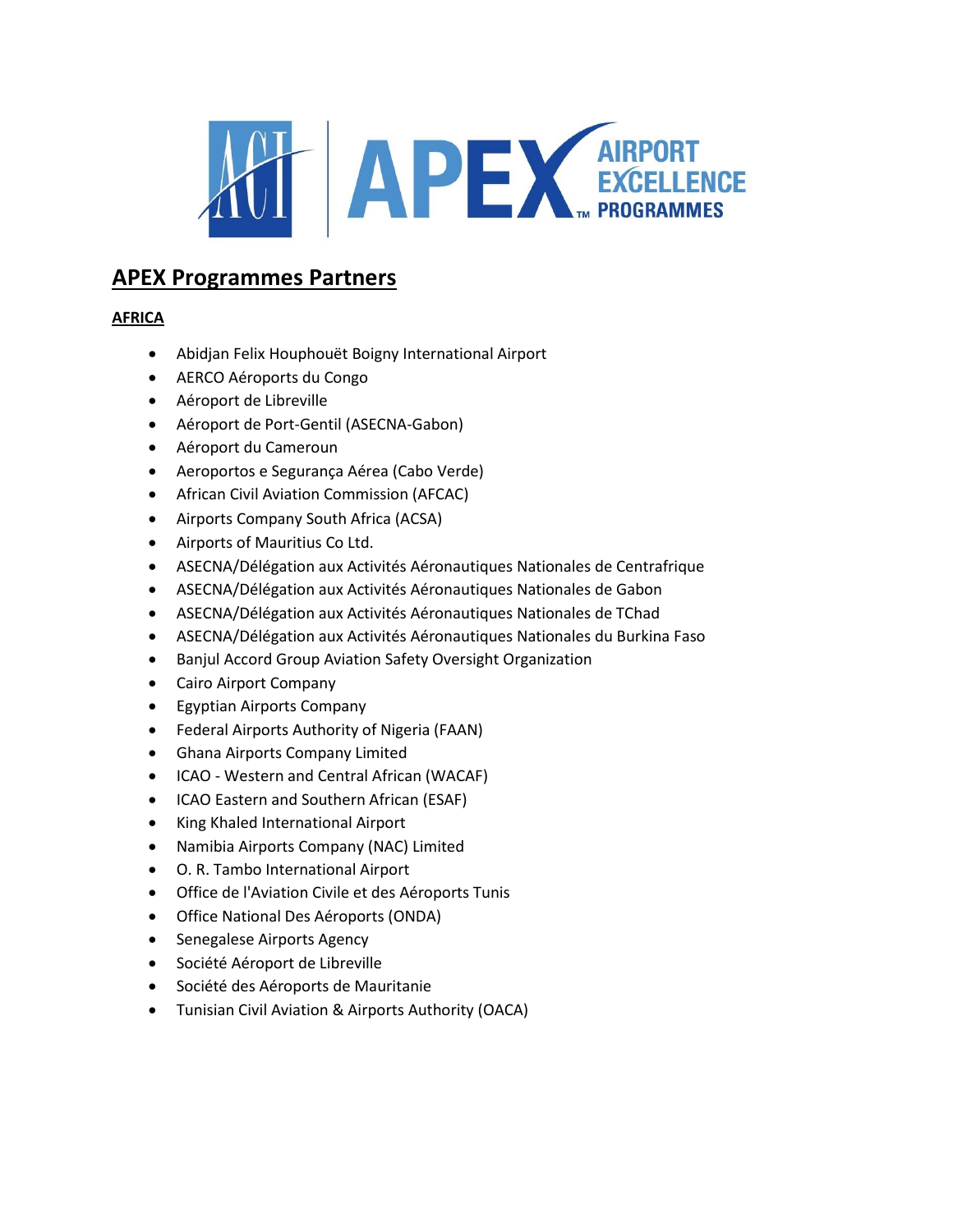## **ASIA-PACIFIC (APAC)**

- Abu Dhabi Airports Company
- Adelaide Airport Limited
- Aéroport International de Tahiti FA'A'Ā
- Airport Authority Hong Kong
- Airport International Group
- Airports Authority of India
- Auckland International Airport Limited
- Bangalore International Airport Limited
- Beijing Capital International Airport Co., Ltd.
- Brisbane Airport Corporation Pty Limited
- Changi Airport Group (Singapore) Pte Ltd
- Delhi International Airport (P) Limited
- Dubai Airports
- GMR Hyderabad International Airport Limited
- Hamad International Airport (Qatar Civil Aviation Authority)
- Hong Kong International Airport
- ICAO Asia and Pacific (APAC)
- ICAO Middle East Regional (MID)
- Incheon International Airport Corporation
- Indira Gandhi International Airport
- Iran Airports and Air Navigation Company
- Korea Airports Corporation
- Malaysia Airports Holdings Berhad
- Mandalay International Airport
- Narita International Airport Corporation
- Oman Airports Management Company
- Perth Airport Pty Ltd
- PT Angkasa Pura I (Persero)
- PT Angkasa Pura II (Persero)
- Queen Alia International Airport
- Queensland Airports Limited
- Sharjah Airport Authority
- Sunshine Coast Council
- Sydney Airport
- TIBAH Airports Operation Co. Ltd
- Tribhuvan International Airport
- Yangon Aerodrome Company Limited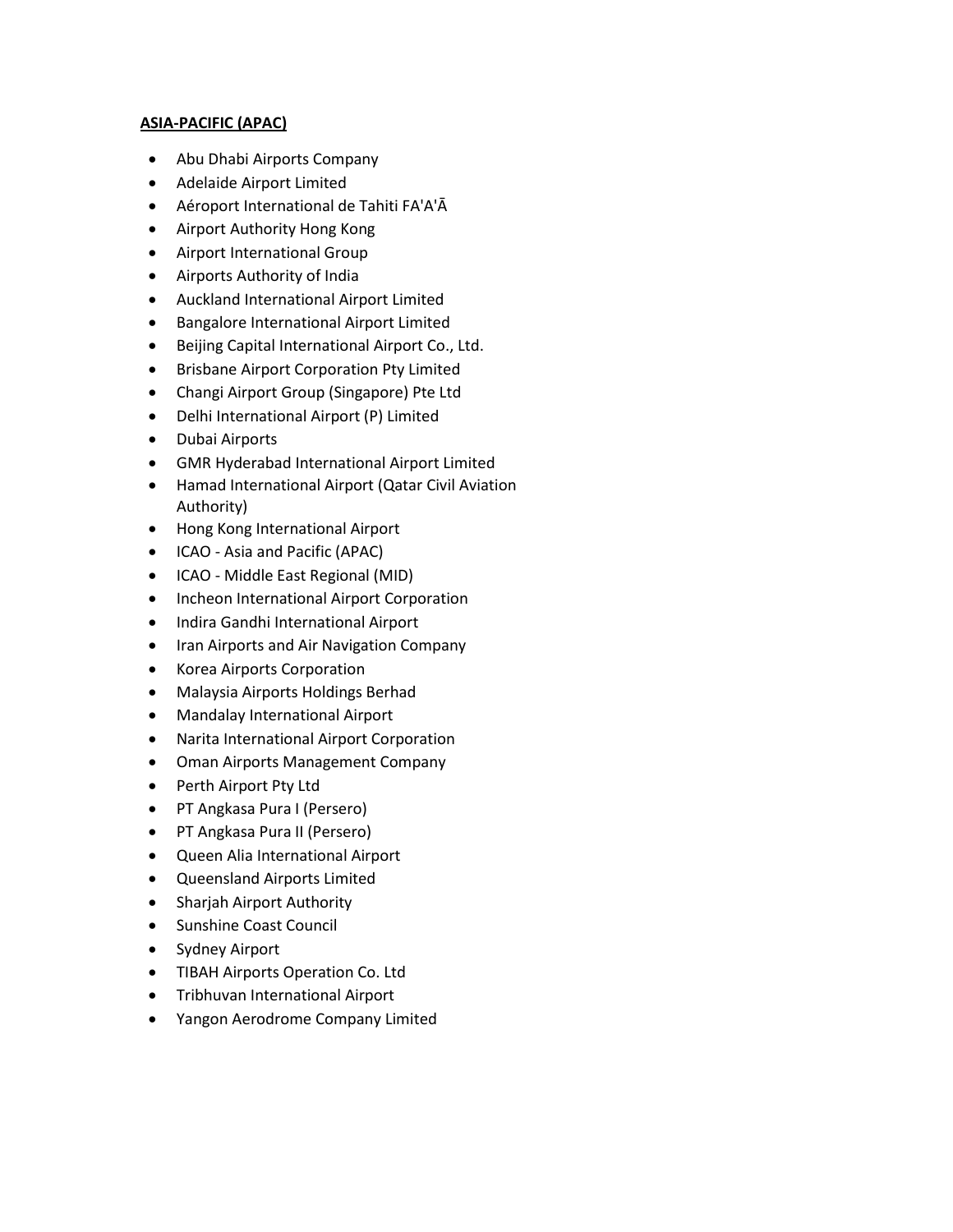#### **EUROPE**

- Aéroport de Brussels Charleroi
- Aéroport de Marseille Provence
- Aéroport de Montpelier
- Aeroporti Di Roma S.P.A
- Aeroporto Internazionale Di Napoli
- Aeroportos de Madeira
- Aéroports de Paris
- Amsterdam Airport Schiphol
- ANA Aeroportos de Portugal, SA / Madeira Airport
- Athens International Airport S.A
- Bristol Airport
- Brussels Airport Company
- Brussels South Charleroi Airport
- Budapest Airport Zrt
- Cluj Avram Iancu International Airport
- Compania Nationala Aeroporturi Bucuresti
- Copenhagen Airports
- Cork Airport
- Directorate General of Civil Aviation of Turkey
- Dublin Airport Authority (DAA)
- Edinburgh Airport
- European Commission DG DEVCO
- Flughafen Hamburg GmbH
- Fraport AG
- Geneva Airport
- Heathrow Airport
- Isavia Ltd. V
- Istanbul New Airport (IGA)
- LEM International Airport Ostend-Bruges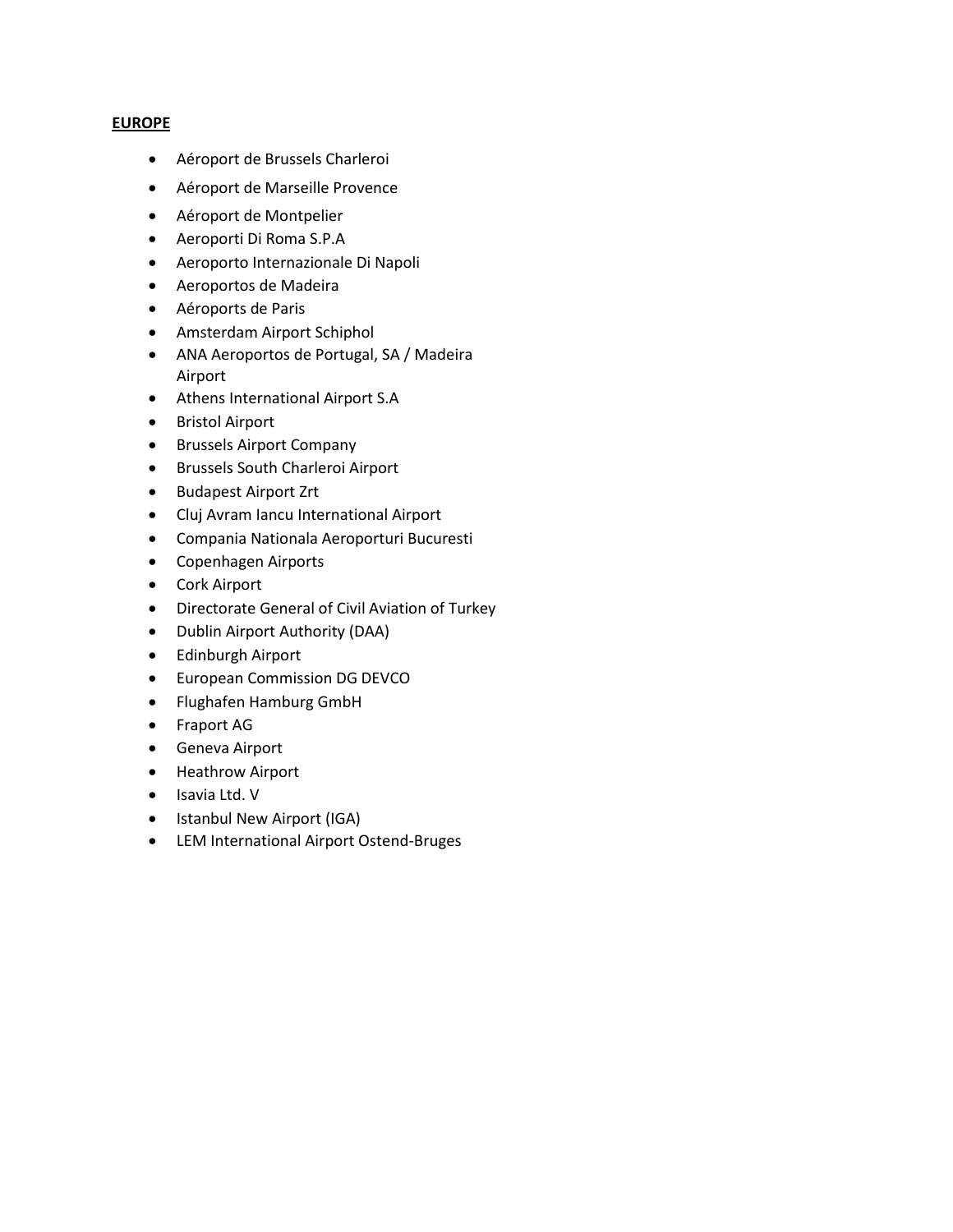#### **EUROPE**

- Leonardo da Vinci–Fiumicino Airport
- London City Airport Ltd
- London Heathrow International Airport
- Munich Airport
- Oslo Lufthavn AS
- Ostend-Bruges International Airport
- Rotterdam The Hague Airport
- Schiphol Group
- Swedavia AB
- Tirana International Airport

## **LATIN AMERICAN AND THE CARIBBEAN (LAC)**

- Aeris Holding Costa Rica S.A.
- Aeroporto Internacional de Belo Horizonte
- Aeroportos Brasil Viracopos
- Aeropuerto de Cancún S.A
- Aeropuerto Internacional del Cibao
- Aeropuertos Andinos del Perú. S.A.
- Aeropuertos del Peru
- Aeropuertos del Sureste
- Aeropuertos Dominicanos Siglo XXI
- Airports Authority of Trinidad and Tobago
- Antigua and Barbuda Airport Authority
- Aruba Airport Authority N.V.
- Bermuda Government Department of Airport Operation
- Corporación Quiport S.A
- El Dorado International Airports
- Grupo Aeroportuario del Pacífico
- Interairports S.A
- Montego Bay Jamaica Sangster International Airport
- Operadora Aeroportuaria Internacional (OPAIN)
- Puerta del Sur S.A.
- Punta Cana International Airport